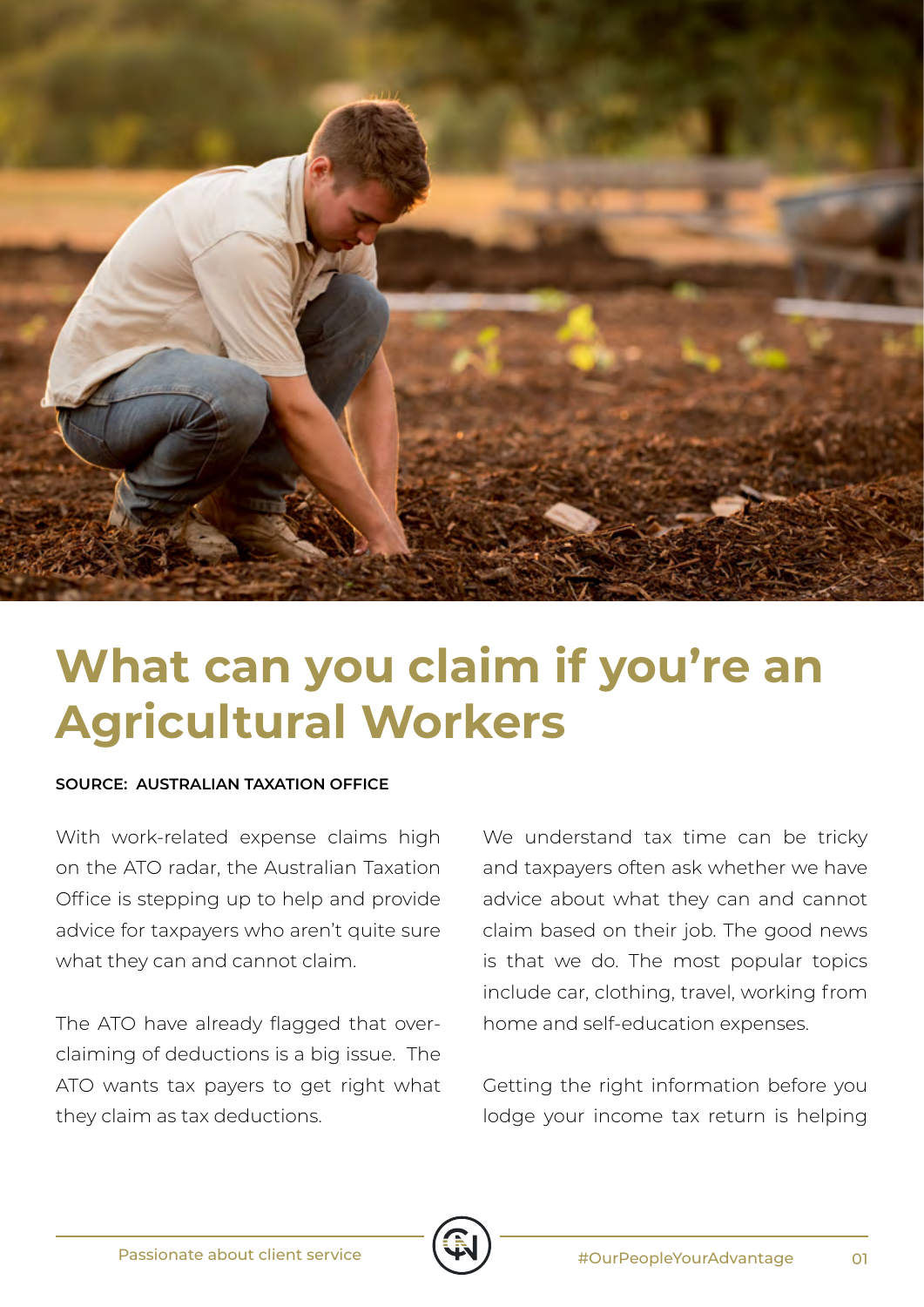our clients to get their claims right and avoid issues later on.

We want every person to have the information they need to know whether they can make a claim, to get it right, and know what records they need to keep. Understanding what you can and cannot claim will help ensure that your income tax return is processed quickly and any refund is paid as soon as possible. Most people want to lodge their income tax return with the right information and helping people to do that in the first place is the most efficient way to operate.

## **What you can and can't claim**

Each occupation has specific circumstances which affect what can and cannot be claimed. Here are some snippets from some ATO occupation guides. Remember, regardless of the occupation you are in, you can only claim the work-related part of expenses, and you must meet the three golden rules:

- You must have spent the money yourself and not been reimbursed;
- The claim must be directly related to earning your income; and

## **Agricultural Workers employees: work-related expenses**

Common deductions include the following:

- You can claim the cost of using a car you own when you drive:
	- between separate jobs on the same day – for example, travelling from your first job as a fruit picker directly to your second job to test soil for crop research
	- to and from an alternate workplace for the same employer on the same day – for example, travelling between cane fields for your employer.

If you claim car expenses, you can use the logbook method or the cents per kilometre method to calculate your work-related claim. If your vehicle has a carrying capacity of one tonne or more, such as a ute or panel van, you can't use the cents per kilometre method to calculate your claim. You can claim the actual expenses based on the workrelated use of your vehicle. The easiest way to demonstrate this is by keeping a logbook. You can claim the work-related percentage of the decline in value and running costs, such as fuel, oil, insurance and loan interest but you must keep your receipts and records that show your work-related travel

• You need a record to prove it.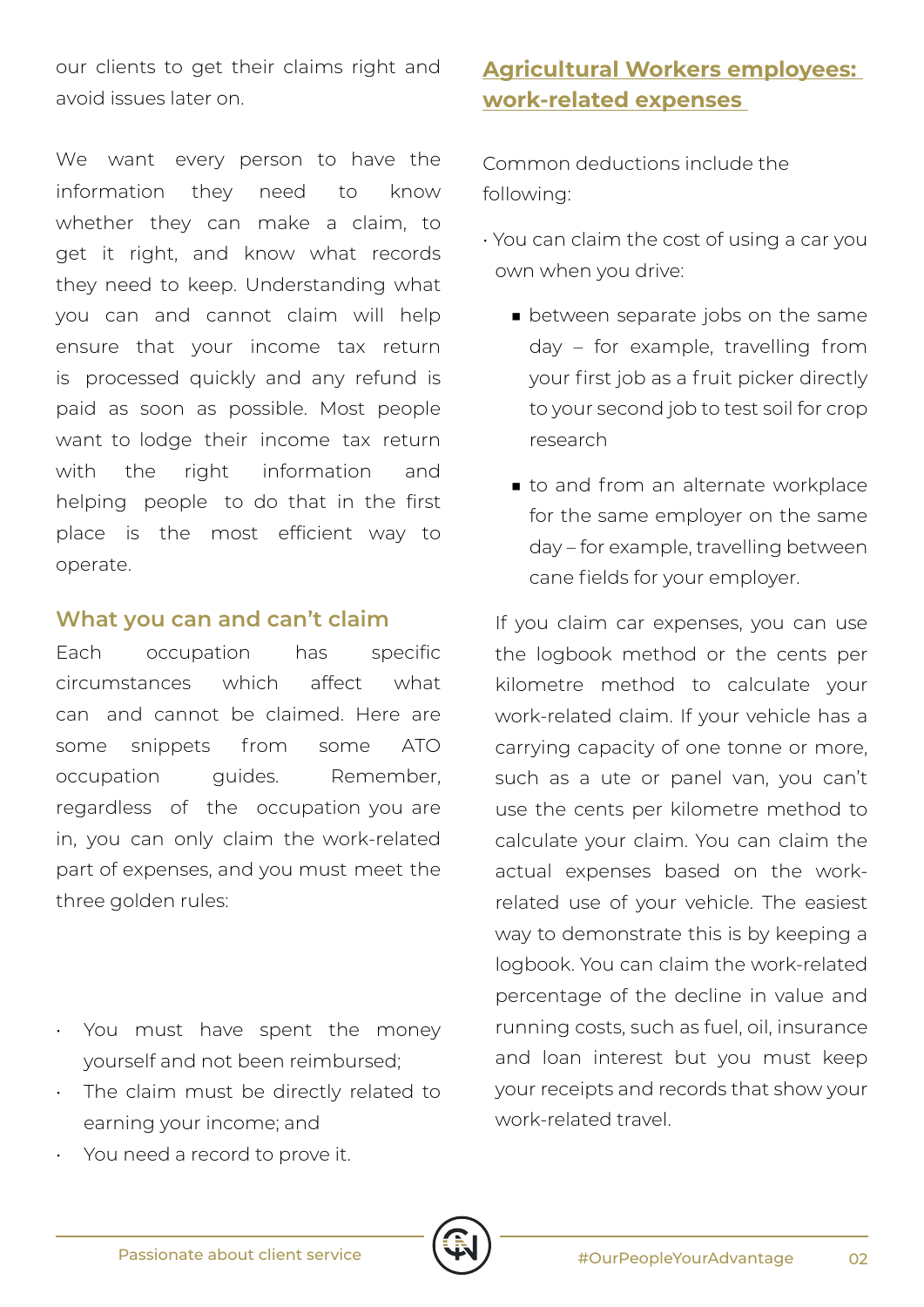- You can claim the decline in value and running costs of all-terrain vehicles (ATV), such as a quad bike, where you're required to cover large distances of land that is not accessible by car. You can only claim the decline in value for an ATV if you paid for the vehicle yourself and you were not reimbursed by your employer.
- You can claim travel expenses if you're required to travel away from your home overnight in the course of performing your employment duties – for example, carting cattle long distances between farms. Travel expenses can include meals, accommodation, fares and incidental expenses you incur when travelling for work.
- You can claim the cost of buying, cleaning or repairing:
	- compulsory uniforms that are unique and distinctive and identify you as working for a particular employer
	- non-compulsory uniforms that are registered with AusIndustry (check with your employer if you're not sure).
- You can claim clothing and footwear that you wear to protect yourself from the risk of injury or illness posed by your incomeearning activities or the environment in which you carry them out. To be considered protective, the items must provide a sufficient degree of protection against that risk - for example, a cattle farmer can claim gloves and steel-

capped boots. The cost of repairing, replacing or cleaning protective clothing and footwear can also be claimed.

- You can claim the additional costs to renew a special licence, condition on your licence or certificate in order to perform your work duties. For example, if you need to have a forklift licence to get your job, you can't claim the initial cost of obtaining it, however you can claim the cost of renewing it during the period you are working.
- You can claim the additional costs to renew a special licence, condition on your licence or certificate in order to perform your work duties. For example, if you need to have a forklift licence to get your job, you can't claim the initial cost of obtaining it, however you can claim the cost of renewing it during the period you are working.
- You can claim the work-related portion of other expenses if they relate to your employment, including:
	- the decline in value and maintenance of guns, firearms and ammunition
	- working dog and working horse expenses, such as food, vet bills, miscellaneous items like the decline in value of a saddle
	- hats and sunscreen
	- tools and equipment as well as repairs, such as a chainsaw or fencing tools